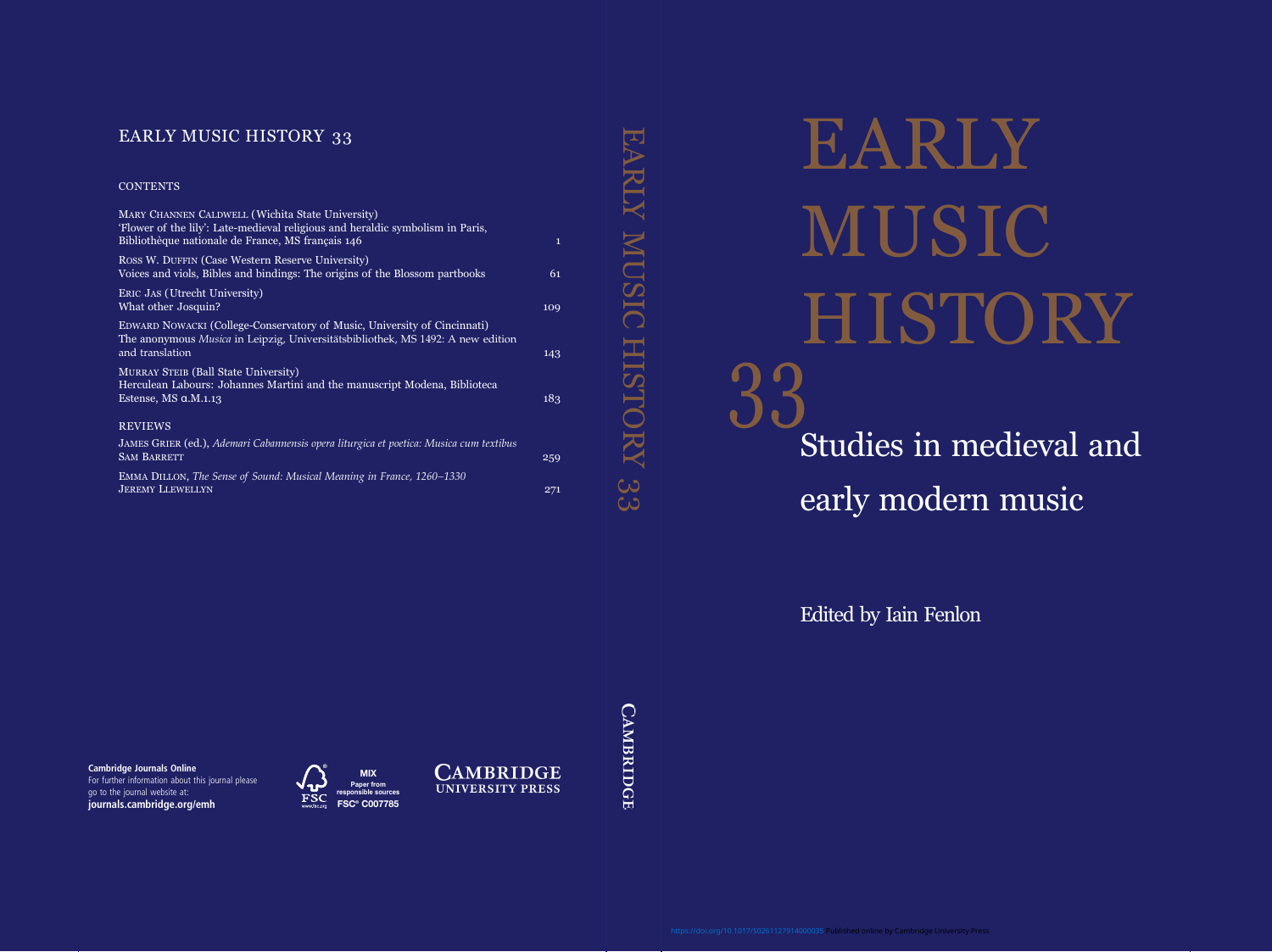# EARLY MUSIC HISTORY 33

## STUDIES IN MEDIEVAL AND EARLY MODERN MUSIC

Edited by

IAIN FENLON Fellow of King's College, Cambridge

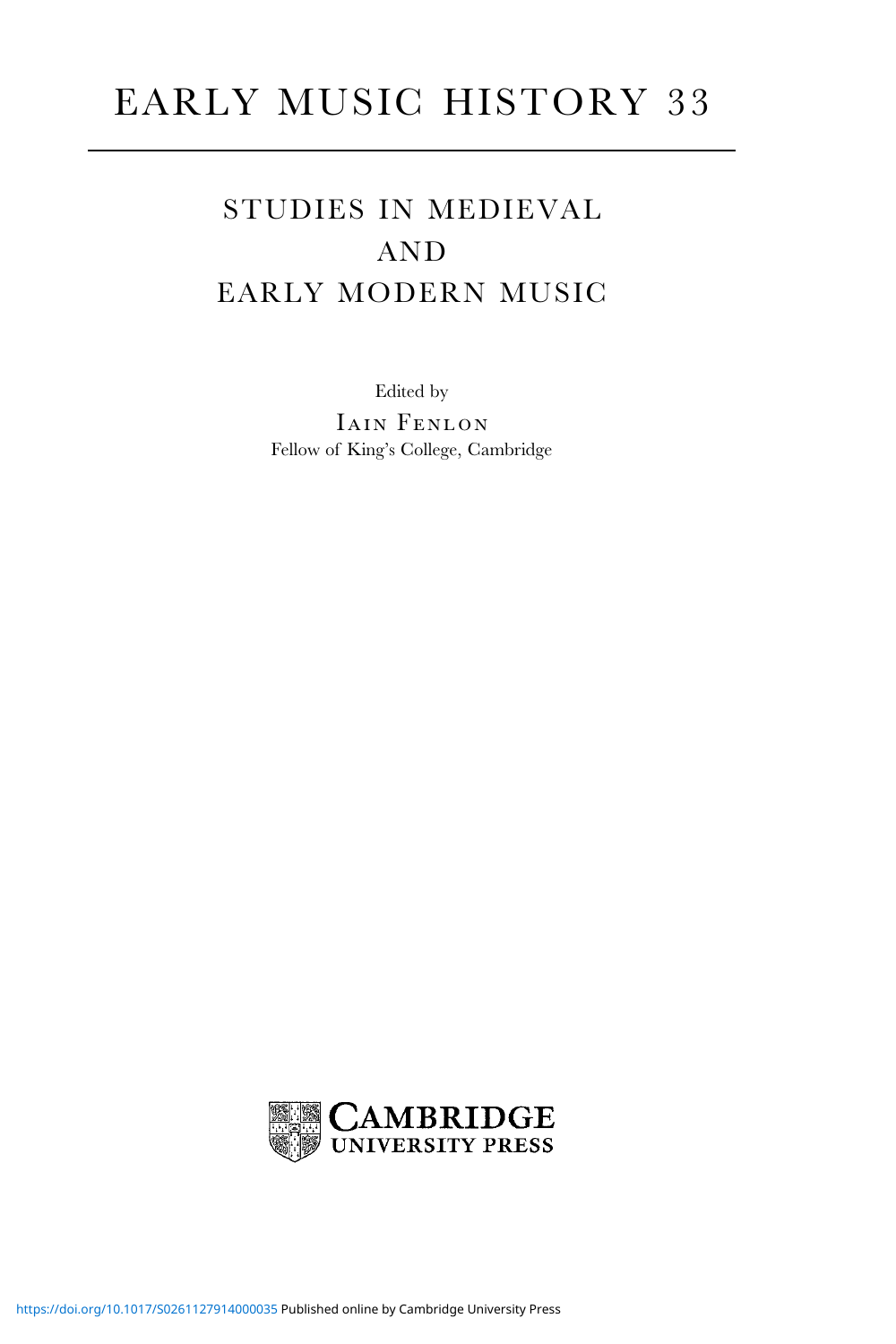Published by the Press Syndicate of the University of Cambridge The Edinburgh Building, Cambridge CB2 8RU, United Kingdom 32 Avenue of the Americas, New York, NY 10013-2473, USA 47 Williamstown Road, Port Melbourne, VIC 3207, Australia C/Orense, 4, Planta 13, 28020 Madrid, Spain Lower Ground Floor, Nautica Building, The Water Club, Beach Road, Granger Bay, 8005 Cape Town, South Africa

6 Cambridge University Press 2014

First Published 2014

#### Phototypset in Baskerville in the United Kingdom by Henry Ling Limited, at the Dorset Press, Dorchester, DT1 1HD Printed in the United Kingdom by Bell & Bain Ltd

#### ISSN 0261–1279

subscriptions The subscription price (excluding VAT) of volume 33, which includes postage plus electronic access to institutional subscribers only, is  $\zeta$ 155 (US \$262 in USA and Canada) for institutions,  $f<sub>1</sub>48$  (US \$80 in USA and Canada) for individuals (print only) ordering direct from the Press and certifying that the annual is for their personal use. An electronic only price is available to institutional subscribers for  $\mathcal{L}130$  (US \$219 in USA and Canada). The print only price for institutions is  $\zeta$ 150 (US \$244 in USA and Canada). Copies of the annual for subscribers in the USA and Canada are sent by air to New York to arrive with minimum delay. Orders, which must be accompanied by payment, may be sent to a book-seller, subscription agent or direct to the publishers: Cambridge University Press, The Edinburgh Building, Shaftesbury Road, Cambridge CB2 8RU. Payment may be made by any of the following methods: cheque (payable to Cambridge University Press), UK postal order, bank draft, Post Office Giro (account no. 571 6055 GB Bootle – advise CUP of payment), international money order, UNESCO coupons, or any credit card bearing the Interbank symbol. EU subscribers (outside the UK) who are not registered for VAT should add VAT at their country's rate. VAT registered subscribers should provide their VAT registration number. Japanese prices for institutions (including ASP delivery) are available from Kinokuniya Company Ltd, P.O. Box 55, Chitose, Tokyo. Orders from the USA and Canada should be sent to Cambridge University Press, Journals Fulfillment Department, 100 Brook Hill Drive, West Nyack, New York 10994-2133, USA.

internet access This journal is included in the Cambridge Journals Online service which can be found at<www.journals.cambridge.org/emh>. For further information on other Press titles access<www.journals.cambridge.org>

This journal issue has been printed on FSC-certified paper and cover board. FSC is an independent, non-governmental, non-for-profit organization established to promote the responsibility management of the world's forests. Please see<www.fsc.org> for information.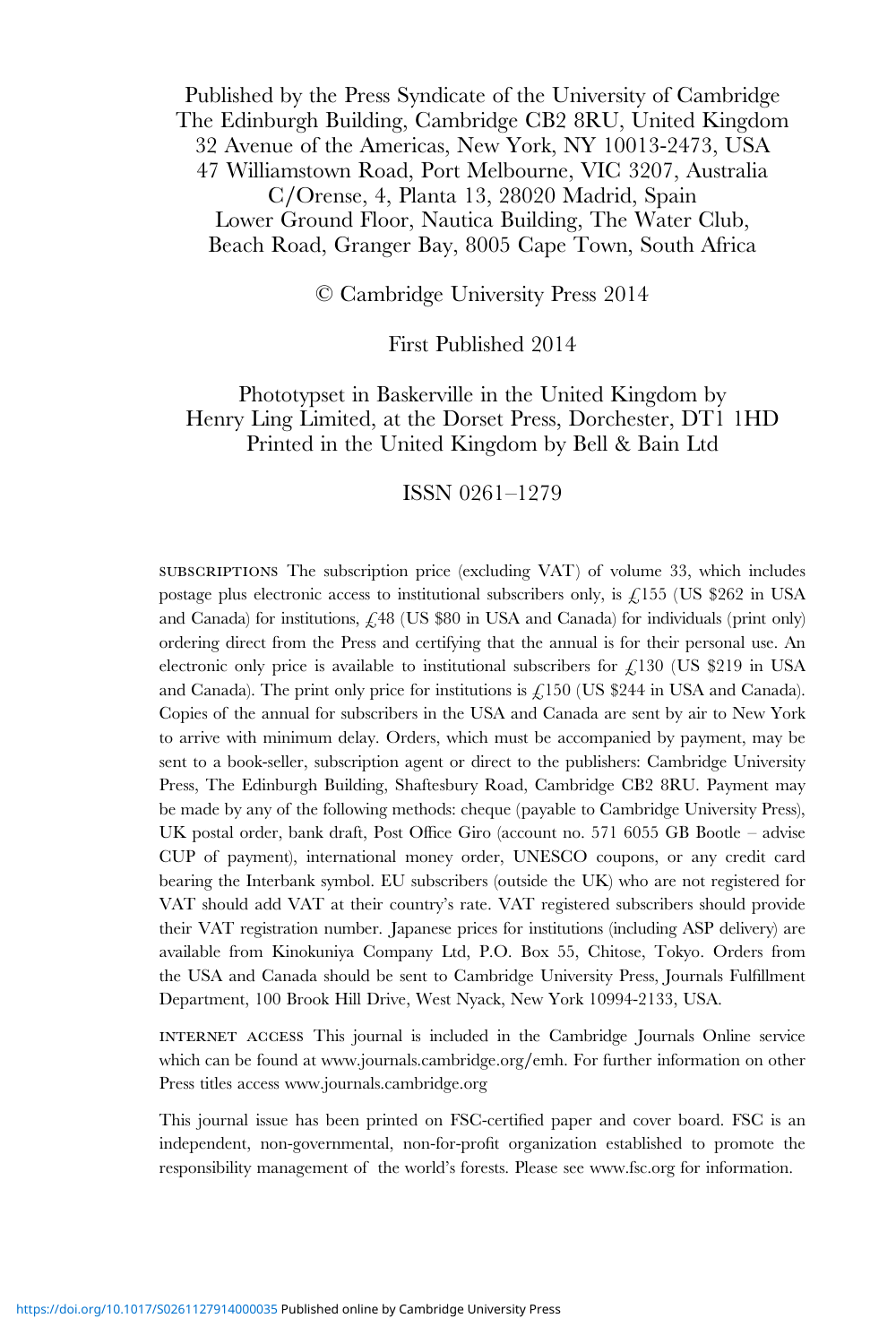### **CONTENTS**

|                                                                                                                                                                                            | Page |
|--------------------------------------------------------------------------------------------------------------------------------------------------------------------------------------------|------|
| MARY CHANNEN CALDWELL (Wichita State University)<br>'Flower of the lily': Late-medieval religious and heraldic<br>symbolism in Paris, Bibliothèque nationale de France,<br>MS français 146 | 1    |
| Ross W. DUFFIN (Case Western Reserve University)<br>Voices and viols, Bibles and bindings: The origins of the<br><b>Blossom</b> partbooks                                                  | 61   |
| ERIC JAS (Utrecht University)<br>What other Josquin?                                                                                                                                       | 109  |
| EDWARD NOWACKI (College-Conservatory of Music, University                                                                                                                                  |      |
| of Cincinnati)<br>The anonymous Musica in Leipzig, Universitätsbibliothek,<br>MS 1492: A new edition and translation                                                                       | 143  |
| MURRAY STEIB (Ball State University)                                                                                                                                                       |      |
| Herculean Labours: Johannes Martini and the manuscript<br>Modena, Biblioteca Estense, MS $\alpha$ .M.1.13                                                                                  | 183  |
| <b>REVIEWS</b>                                                                                                                                                                             |      |
| JAMES GRIER (ed.), Ademari Cabannensis opera liturgica et poetica:<br>Musica cum textibus                                                                                                  |      |
| <b>SAM BARRETT</b>                                                                                                                                                                         | 259  |
| EMMA DILLON, The Sense of Sound: Musical Meaning in France,<br>$1260 - 1330$                                                                                                               |      |
| <b>JEREMY LLEWELLYN</b>                                                                                                                                                                    | 271  |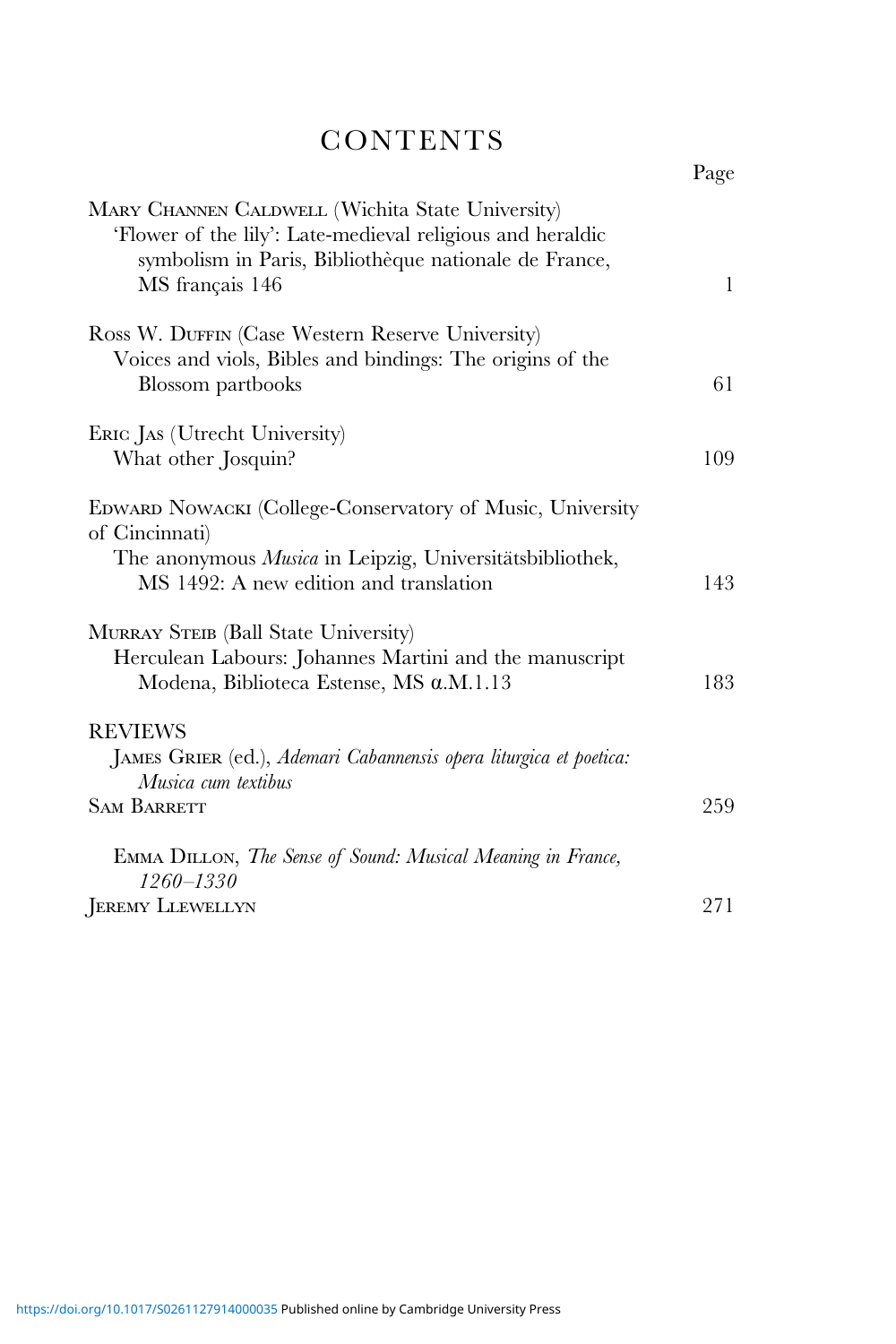<https://doi.org/10.1017/S0261127914000035>Published online by Cambridge University Press